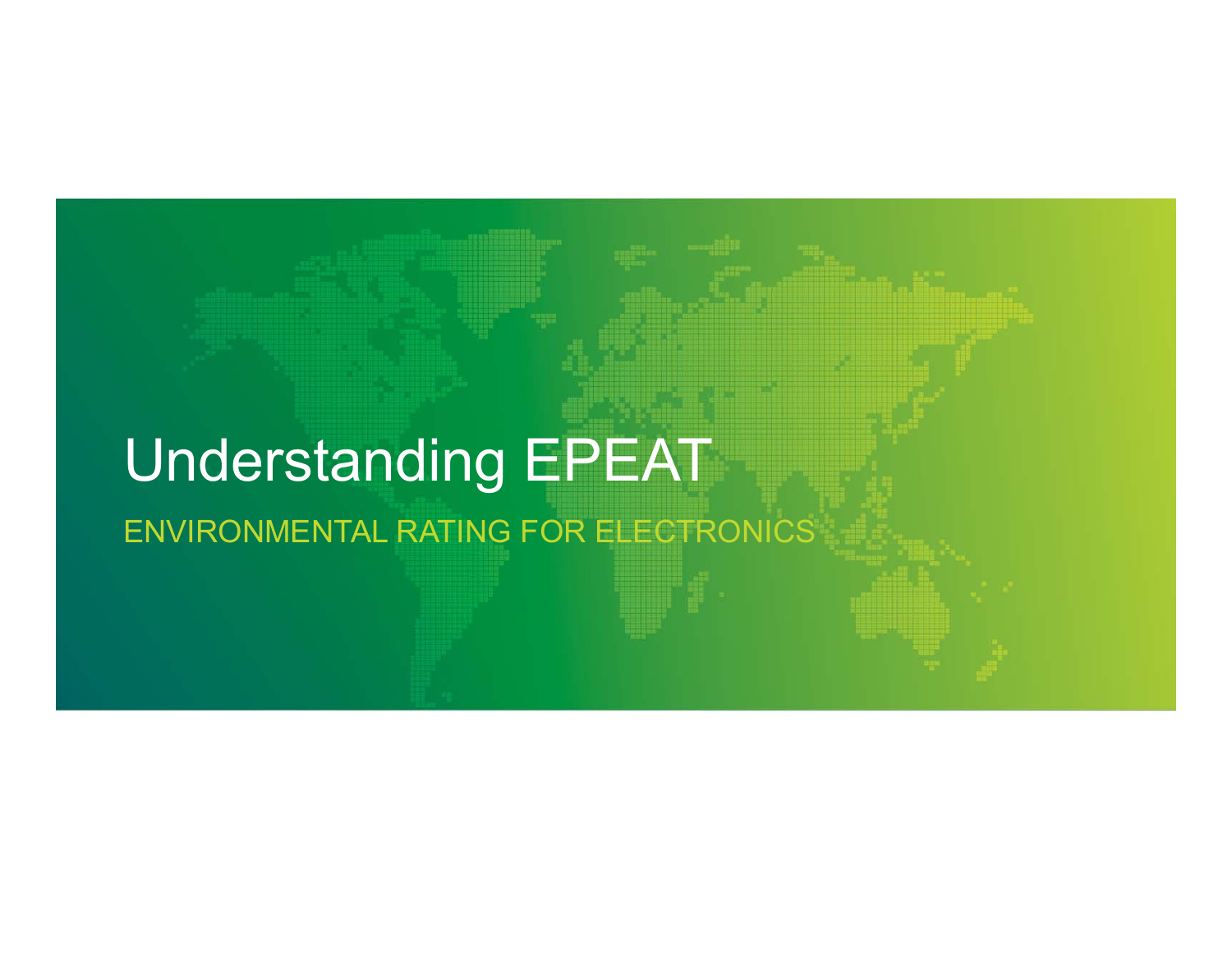#### What is EPEAT?

EPEAT has come to be the **definitive global registry** for greener electronics over the past decade.

Designed to help everyone who purchases electronics—from consumers to enterprises—evaluate, compare and select products that **reduce environmental impact**

> **4000**+ products Contains from 60+ manufacturers<br>in 43 countries



www.epeat.net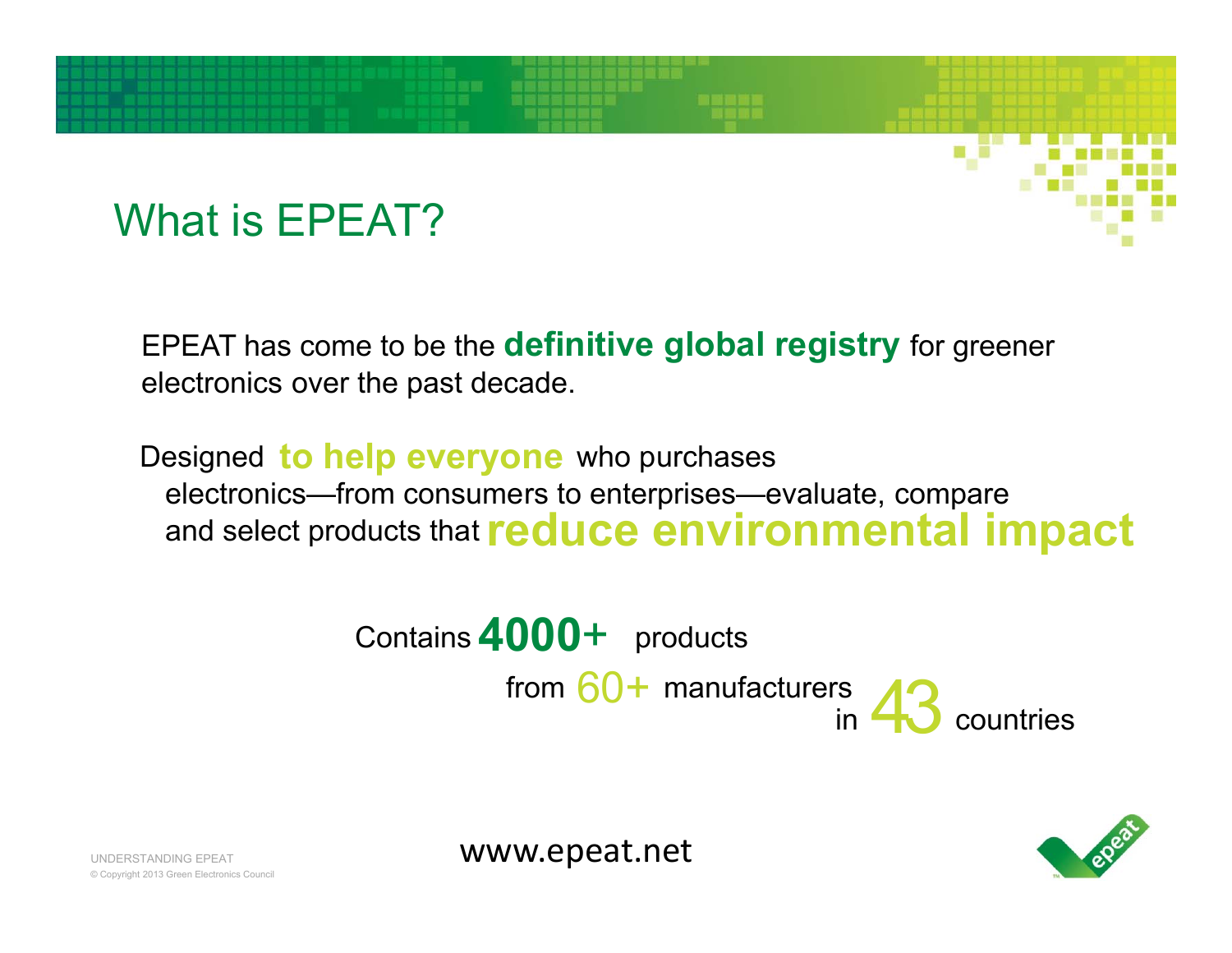### What products does EPEAT cover?

**PC/Display Currently:**

**Imaging Equipment** 

**Televisions**

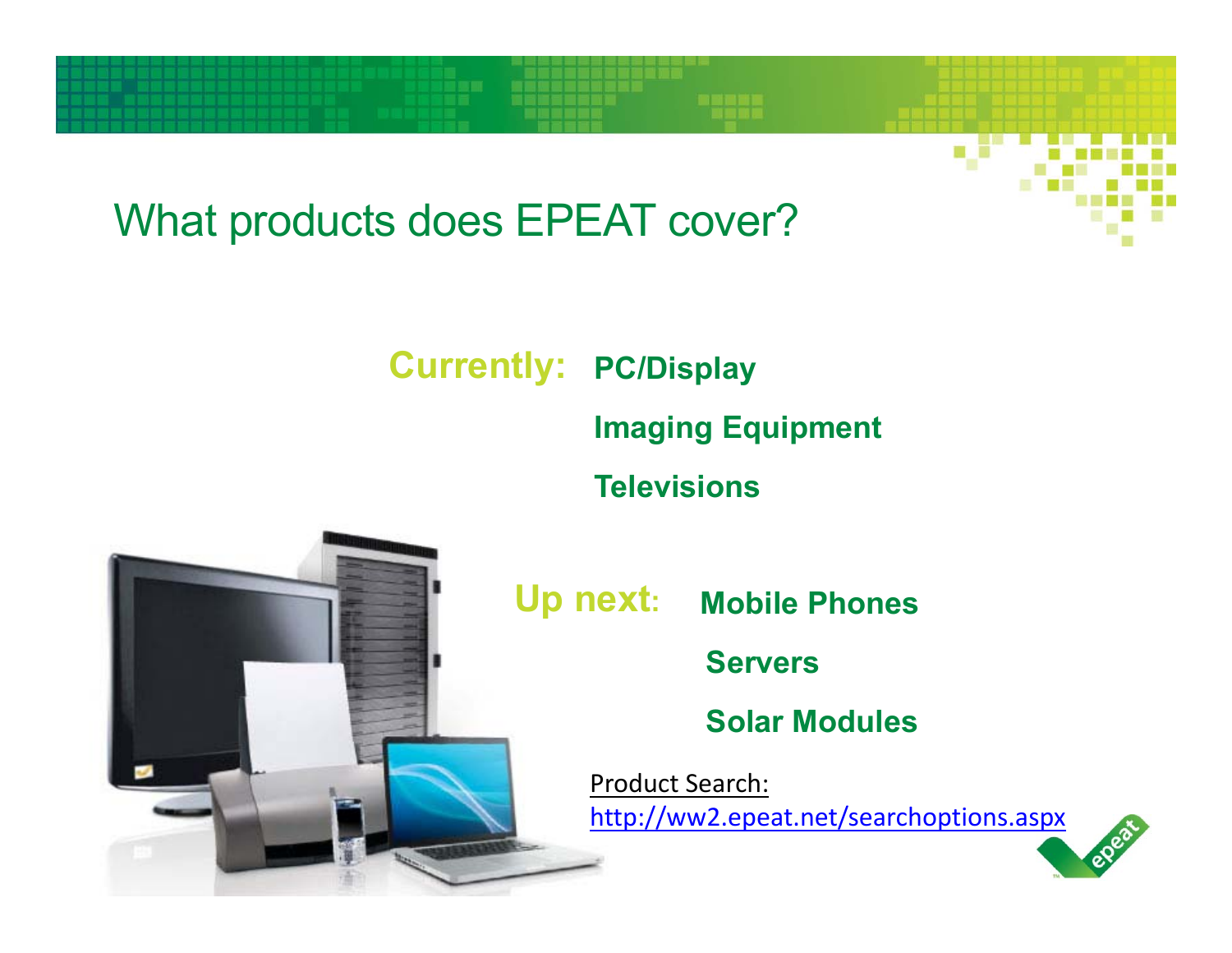# Why Electronics?

- • It takes approximately **2,200 gallons of water** to create one integrated circuit on a 30‐centimeter wafer. One computer can contain a multitude of those wafers.
- 80% of electronics' environmental impact arises from **production**, yet the average lifespan of phones and computers in developed countries is about **2 years**.
- US EPA's ENERGY STAR estimates that if all computers sold in the US met Energy Star requirements, end user's energy cost savings could top **\$1 billion annually**.
- $\bullet$  **Global e‐waste** volumes are projected to increase by as much as 33% between 2013 and 2017.
- $\bullet$  An estimated **40% of heavy metals** in US landfills are estimated to come from discarded electronics

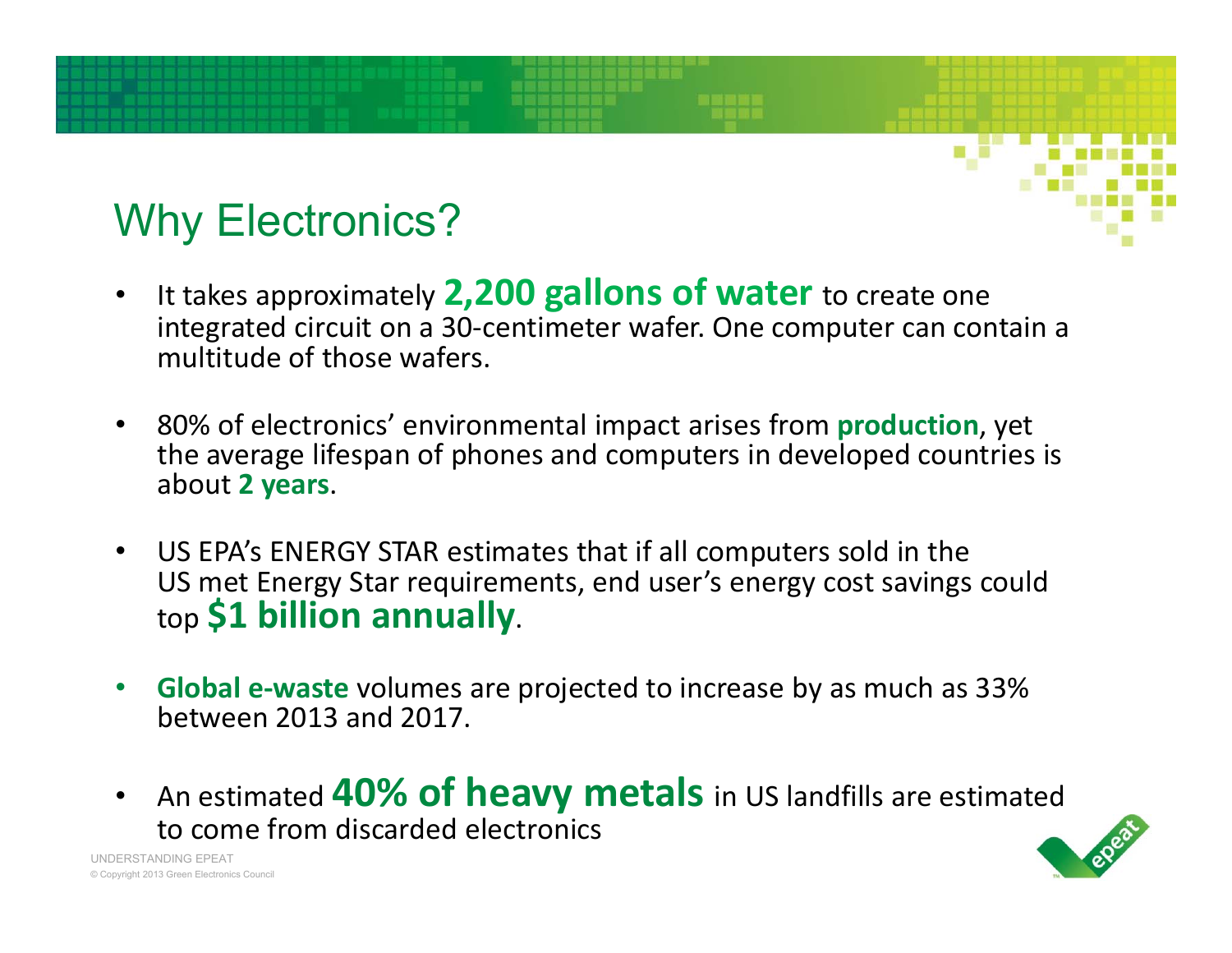# User Benefits – Simplicity and Uniformity

#### *For Purchasers*

A single, credible environmental performance rating to efficiently address lifecycle environmental issues in purchasing specifications across electronic product categories.

#### *For Industry*

Consistent environmental performance criteria for design of products and related services across multiple geographies. Opportunity for market recognition for design and service strategies that reduce products' environmental impact.

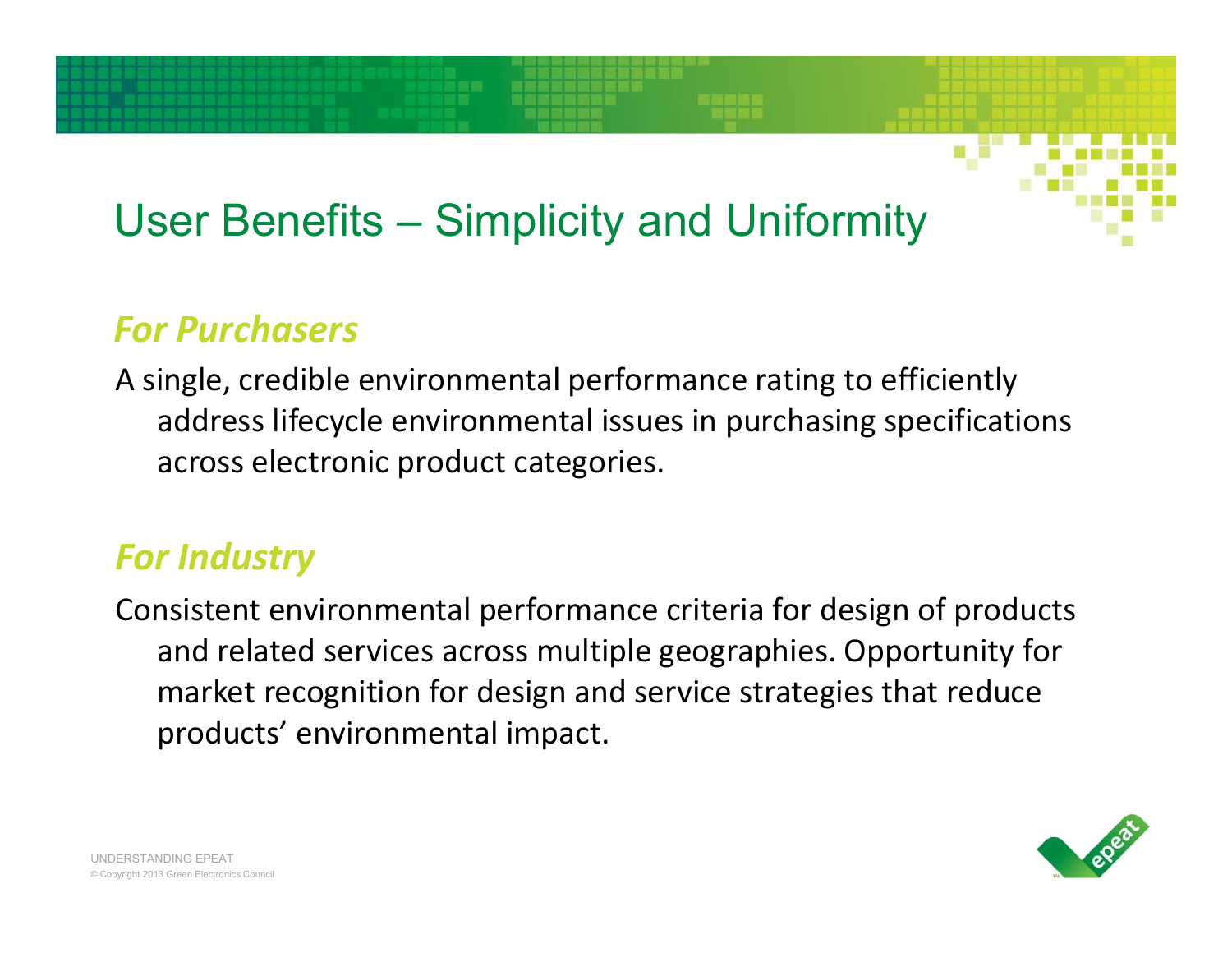# How is EPEAT different from ENERGY STAR®?

ENERGY STAR covers energy efficiency.

#### EPEAT is a more comprehensive measure of reduced environmental impact than ENERGY STAR.

EPEAT's environmental criteria cover the complete product lifecycle.

#### EPEAT-registered products meet anywhere from **21 to 42 other rigorous criteria**

in addition to the latest Energy Star standard.

For more info: Energystar.gov

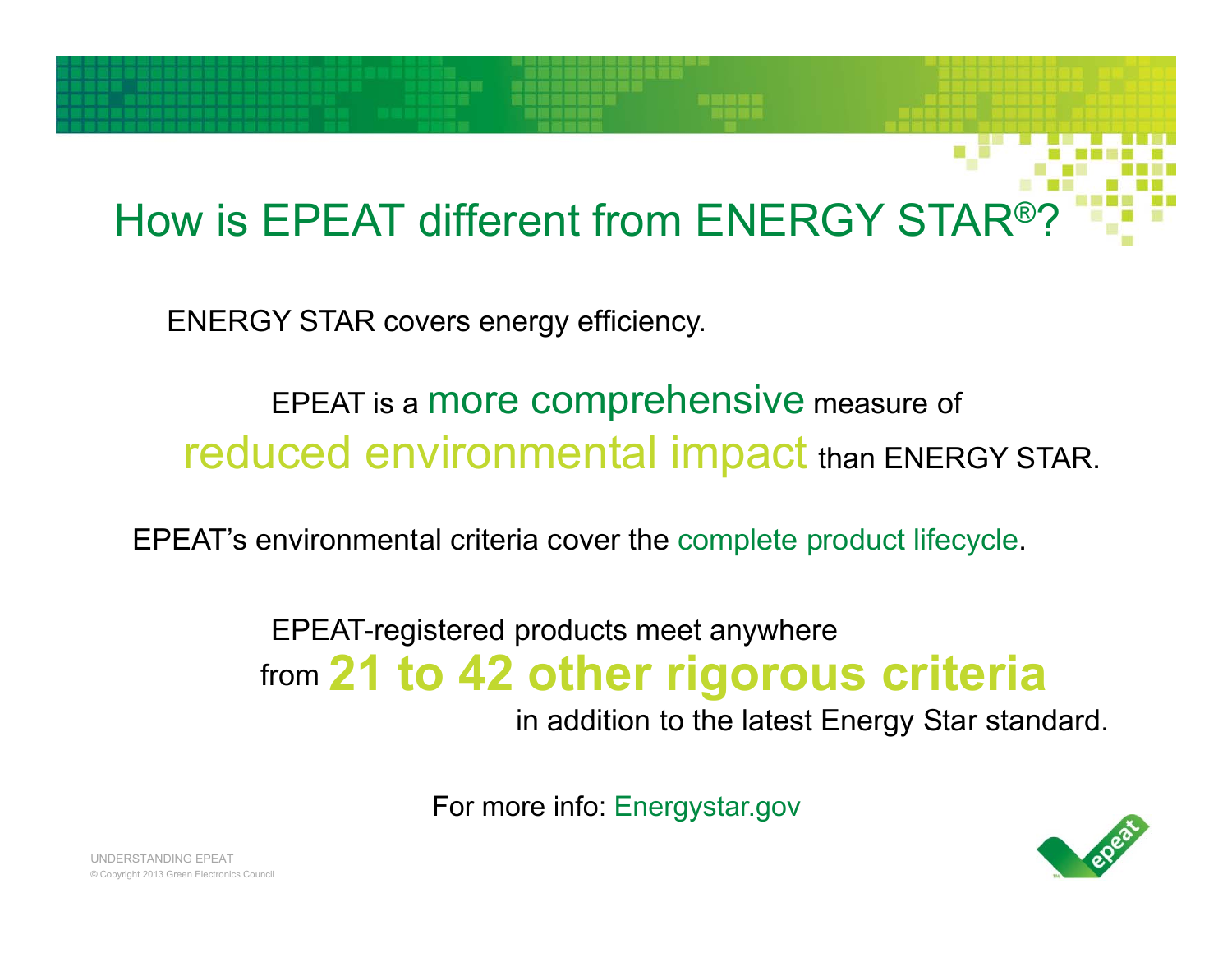#### What criteria does a product have to meet?



- EPEAT's environmental criteria cover the complete product lifecycle from design through use to recycling.
- The rating system was developed by stakeholders– including manufacturers, environmentalists, purchasers, government, recyclers, researchers

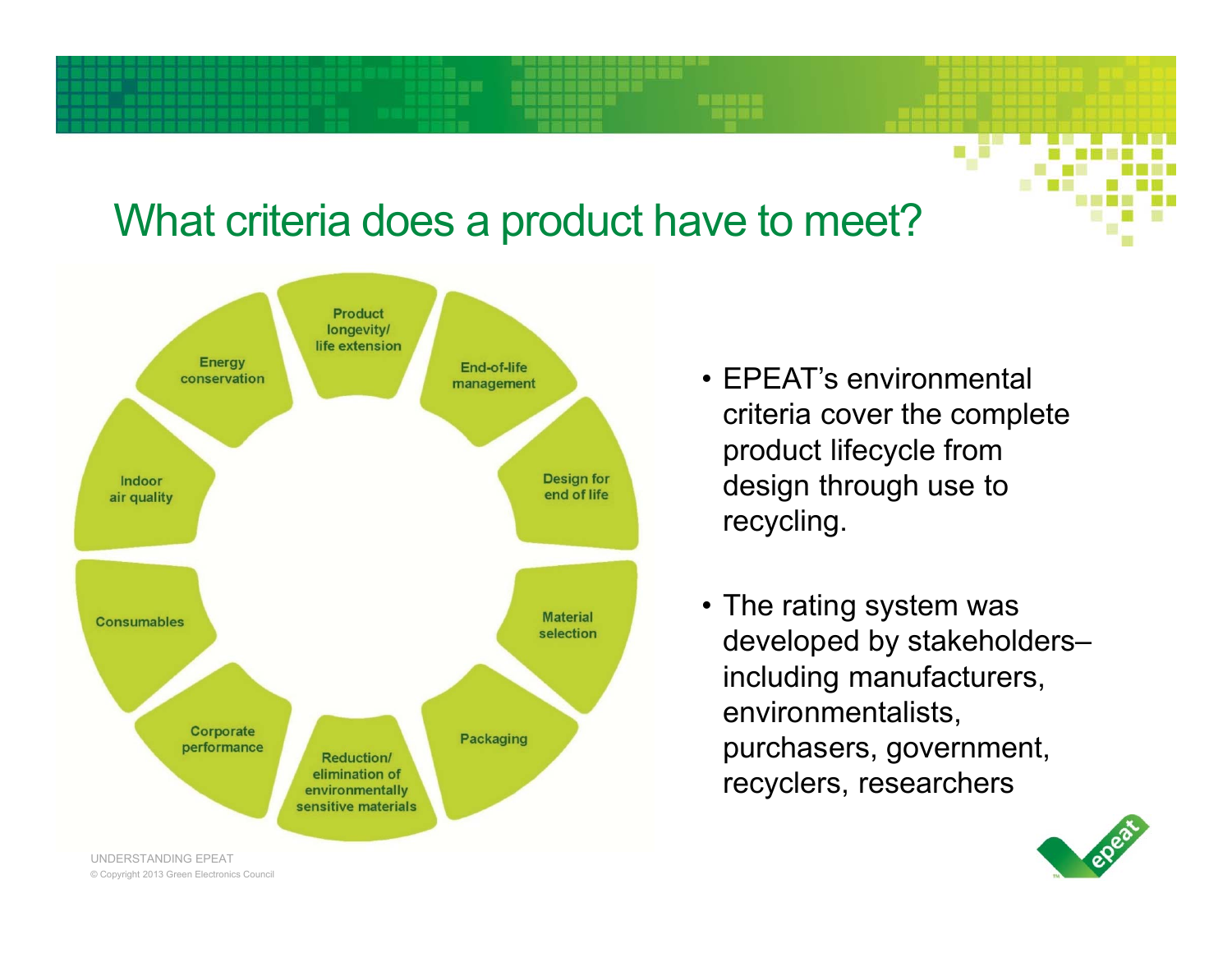## How are products rated in EPEAT?

- Products must meet all **required** criteria to qualify for EPEAT.
- Required criteria identify high environmental performance
- Products are rated Bronze, Silver or Gold based on how many **optional** criteria they meet,



Ratings are granted automatically by system software based on declaration

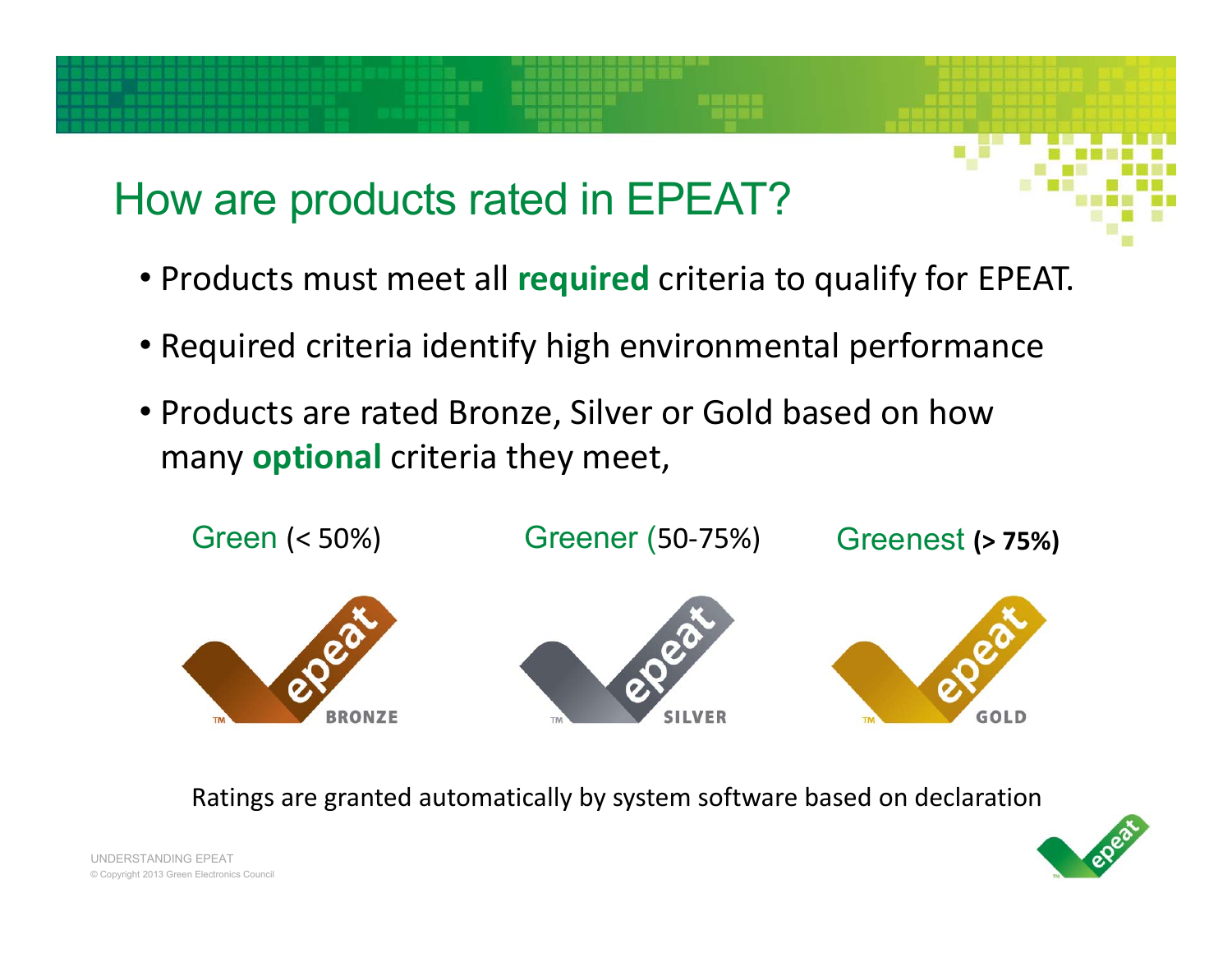#### Representative Purchaser Users

- • **National Governments** United States, Canada, Australia, France, Poland, New Zealand, Singapore, Brazil, Costa Rica (Scotland)
- **States/Provinces** CA, CO, MA, ME, MI, MN, NY, OH, OR, PA, VT, WA, WI; Provinces of BC, NS, ON, QU; Warwickshire County (UK), Minas Gerais (Brazil), NASPO ValuePoint and U.S. Communities Collaboratives
- • **Cities** San Francisco, Phoenix, San Jose, Vancouver, Seattle, Portland OR, LA County, Culver City CA, Keene NH, Leeds, UK
- • **Enterprise** Kaiser Permanente, KPMG, Ford Motor Company, Dignity Health, Charles Schwab, Deutsche Bank, Fairmont Hotels, HDR, HSBC, Marriott, McKesson, Microsoft, NBC‐ Universal, Nike, Saint Gobain, Societe Generale, Tesco

*Listing is for informational purposes only and does not imply endorsement*

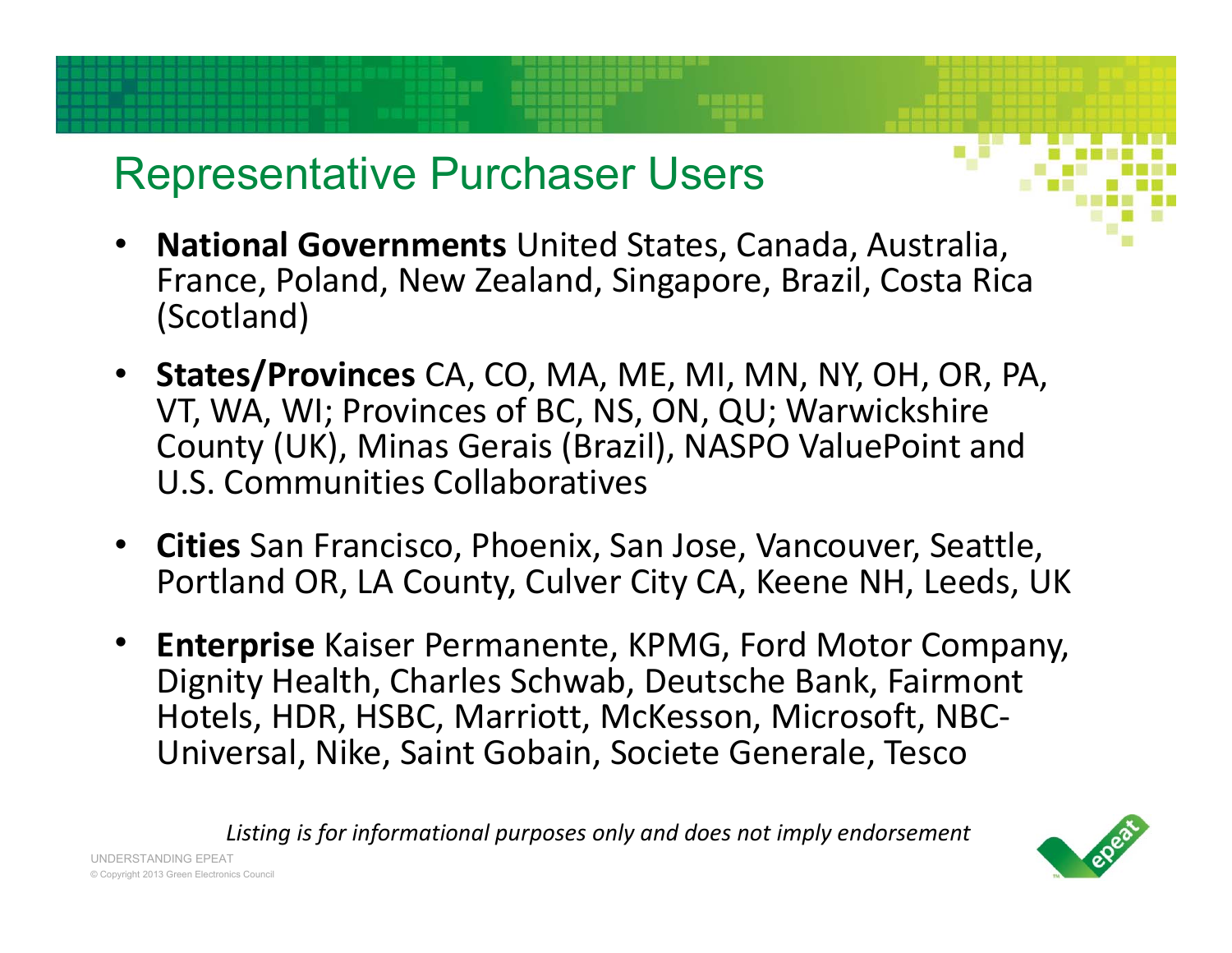# Resources and Opportunities for Recognition

- EPEAT and your vendors
	- Plug and play contract and policy language for procurement and reporting
- Calculation of environmental and cost benefits with EPA calculator, including
	- GHG reductions
	- Energy savings
- Annual EPEAT Purchaser Awards
- $\bullet$  EPEAT Purchaser recognition and case study opportunities

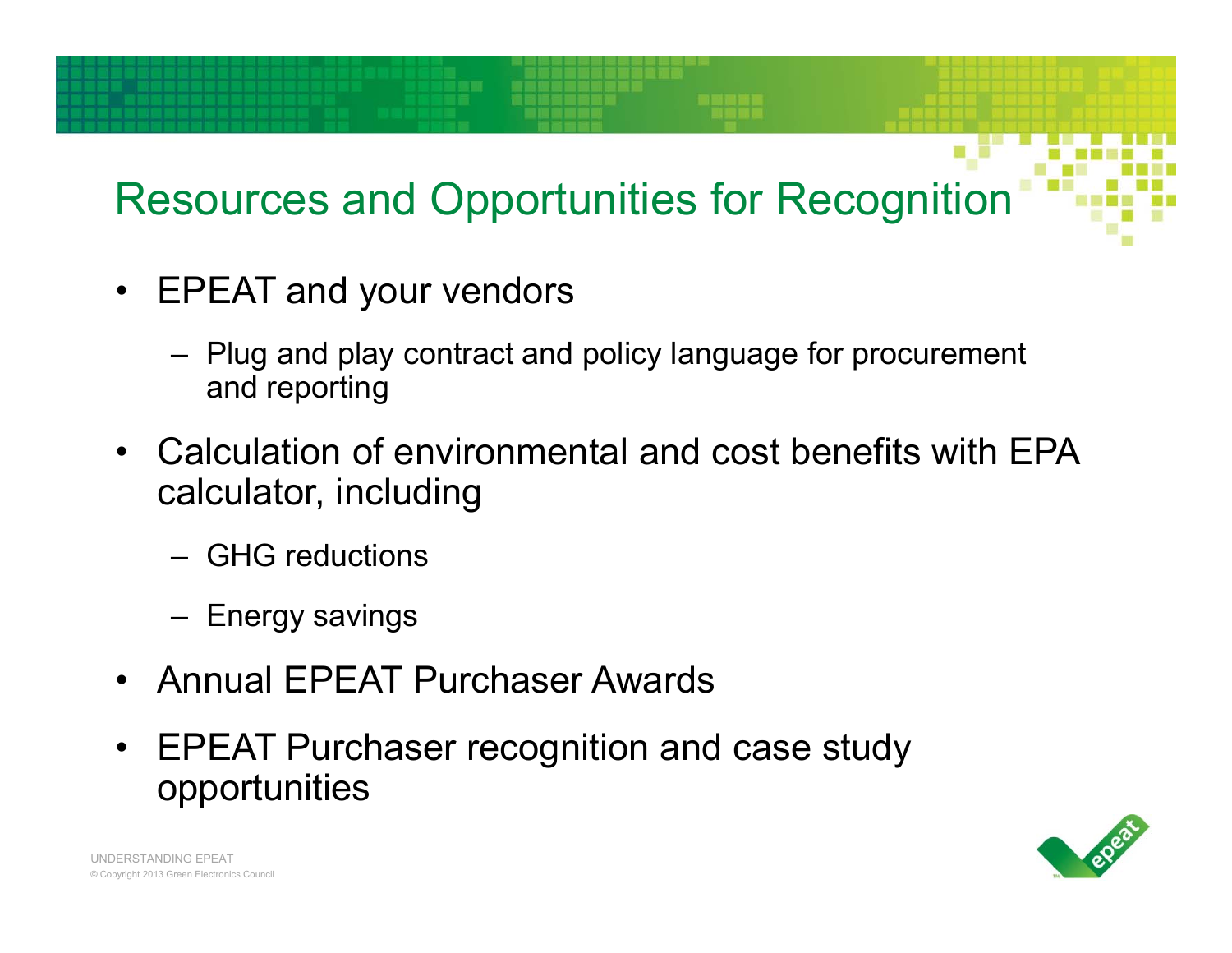## 2017 EPEAT Purchaser Awards

*Application Deadline: February 15, 2017*

#### **EPEAT Purchaser Award winners receive:**

- Public recognition
- Calculation of environmental benefits
- •Case study participation opportunities

#### **Purchaser Awards Ceremony**

March 13, 2017 at 6:00 PM in Arlington, VA

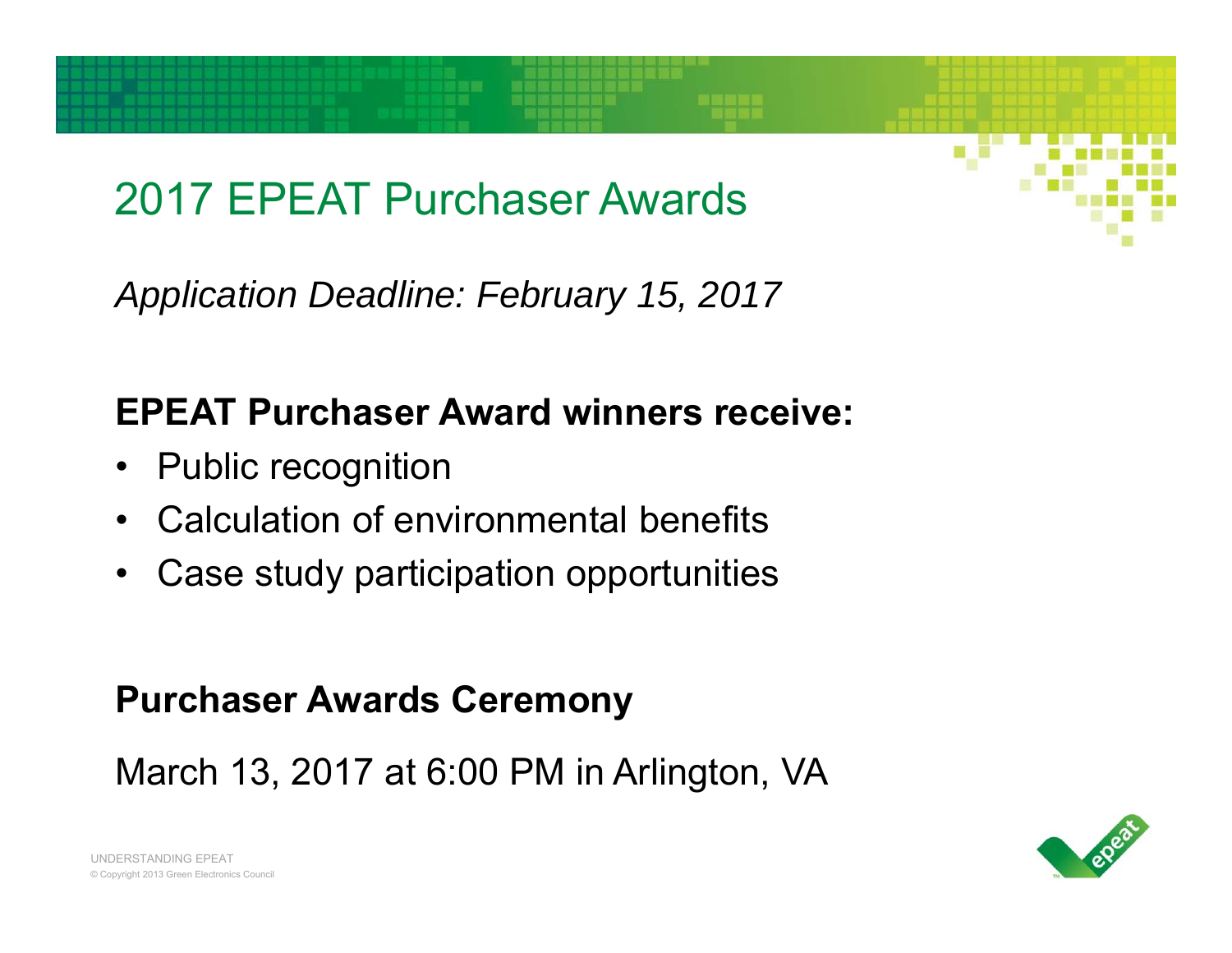# Calculation of Environmental Impact Reductions

Over their lifetime, compared to products that do not meet EPEAT criteria, the 194,893 EPEAT registered electronics purchased by the **State of Minnesota in 2015** will result in environmental impact reductions including:

- • Reduce use of primary materials by 12,210 metric tons, equivalent to the weight of 337 tractortrailer 18-wheelers
- $\bullet$  Avoid the disposal of **105.9 metric tons of hazardous waste**, equivalent to the weight of 862 refrigerators
- $\bullet$ Eliminate the equivalent of **43 U.S. households' annual solid waste**—81 metric tons

#### **Energy-Related Savings**

EPEAT's requirement that registered products meet the latest ENERGY STAR specifications means these products will consume less energy throughout their useful life, resulting in:

- $\bullet$ Savings of **33.4 million kWh of electricity**—enough to power 2,617 U.S. homes for a year
- $\bullet$ Avoidance of **42 metric tons of water pollutant** emissions
- $\bullet$  Reduction of **6,225 metric tons of greenhouse gas emissions**— equivalent to taking 4,475 average U.S. passenger cars off the road for a year
- $\bullet$ \$2,564,400 in cost savings

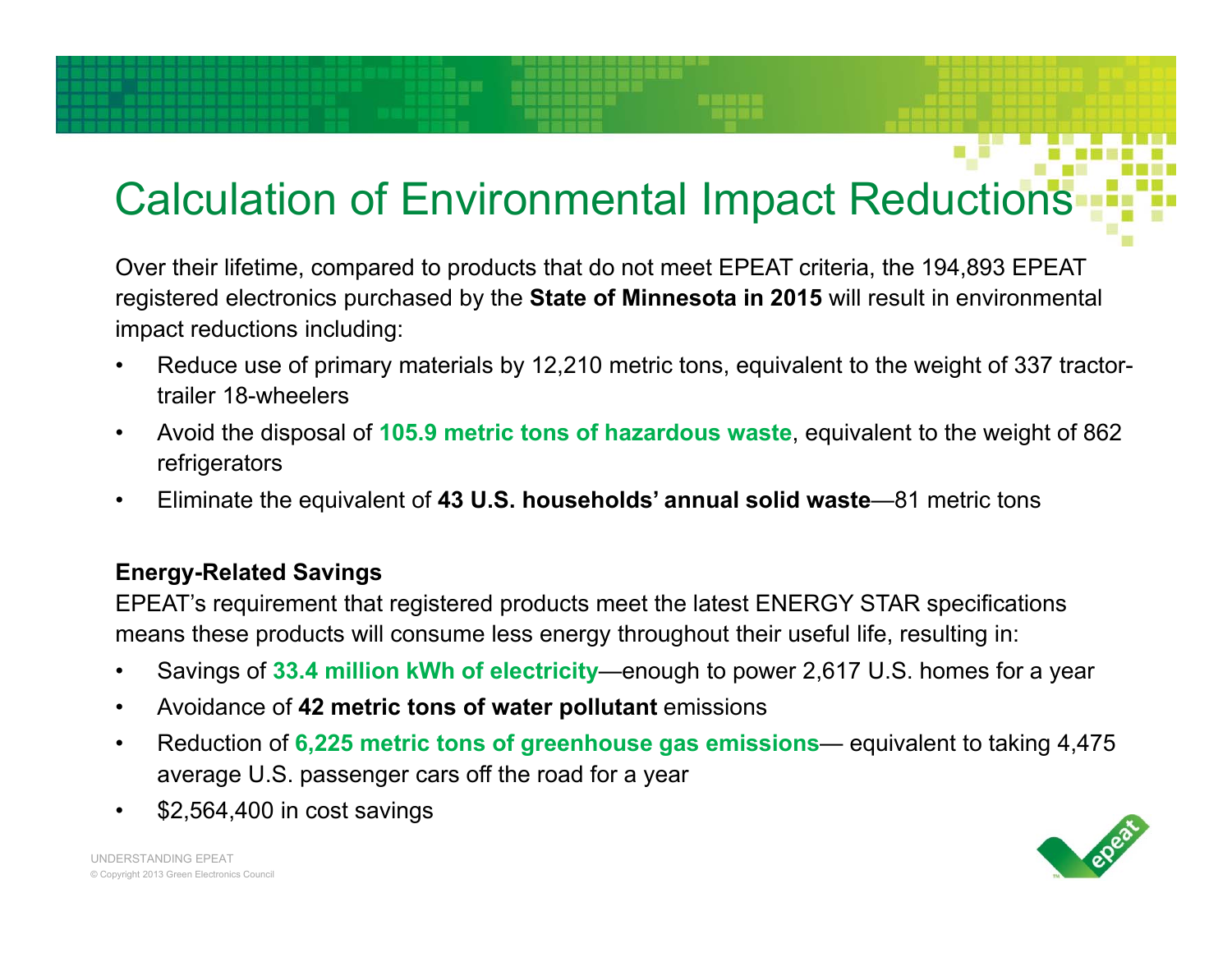

# **Searching the EPEAT Registry**

apear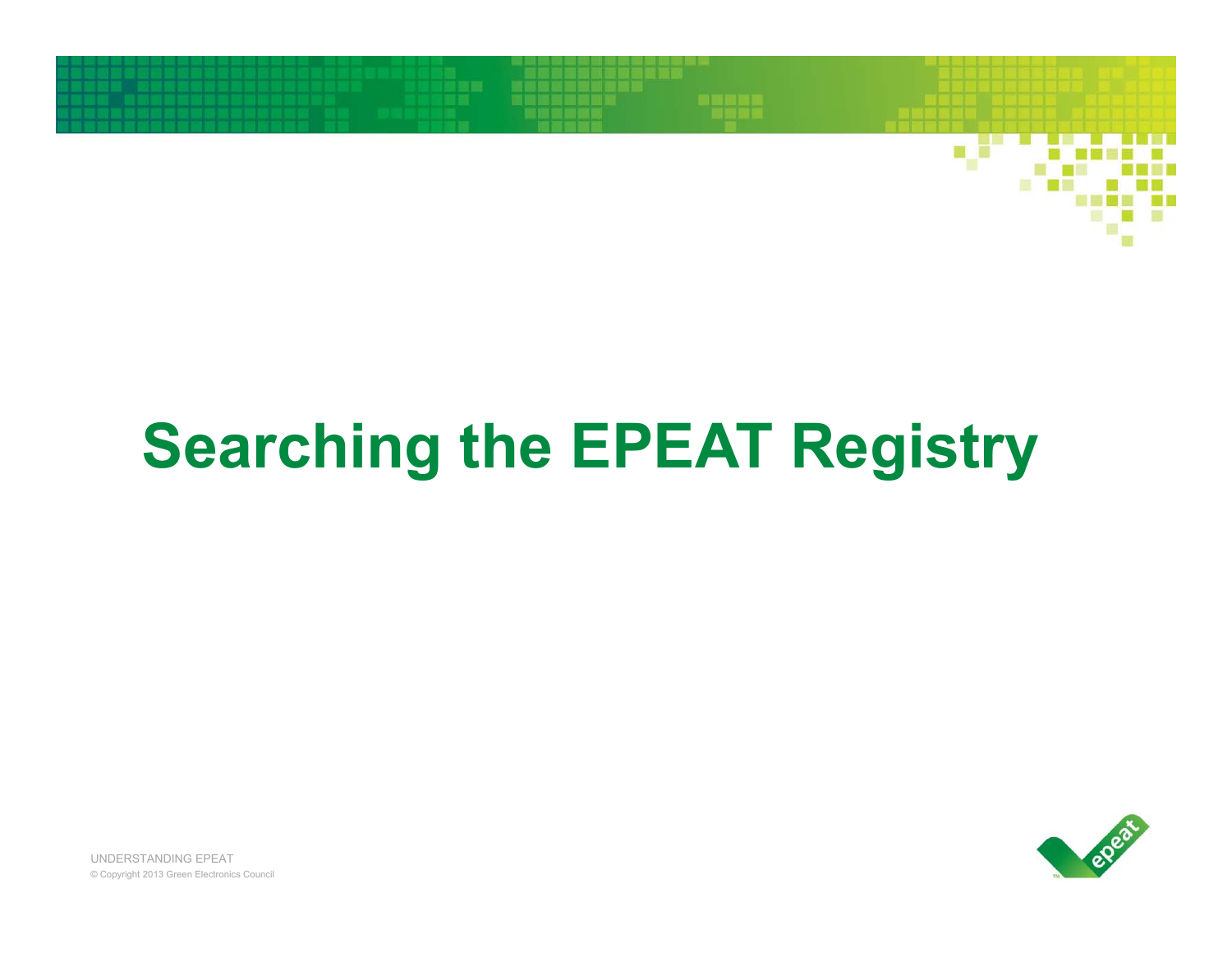# EPEAT Search (and other web resources)

- ALL EPEAT products are viewable online if a product is not in the online registry it is not registered in EPEAT
- Active vs. archived products
- • Today – tips and tricks, Q&A, other web resources, live demonstration of the EPEAT Registry

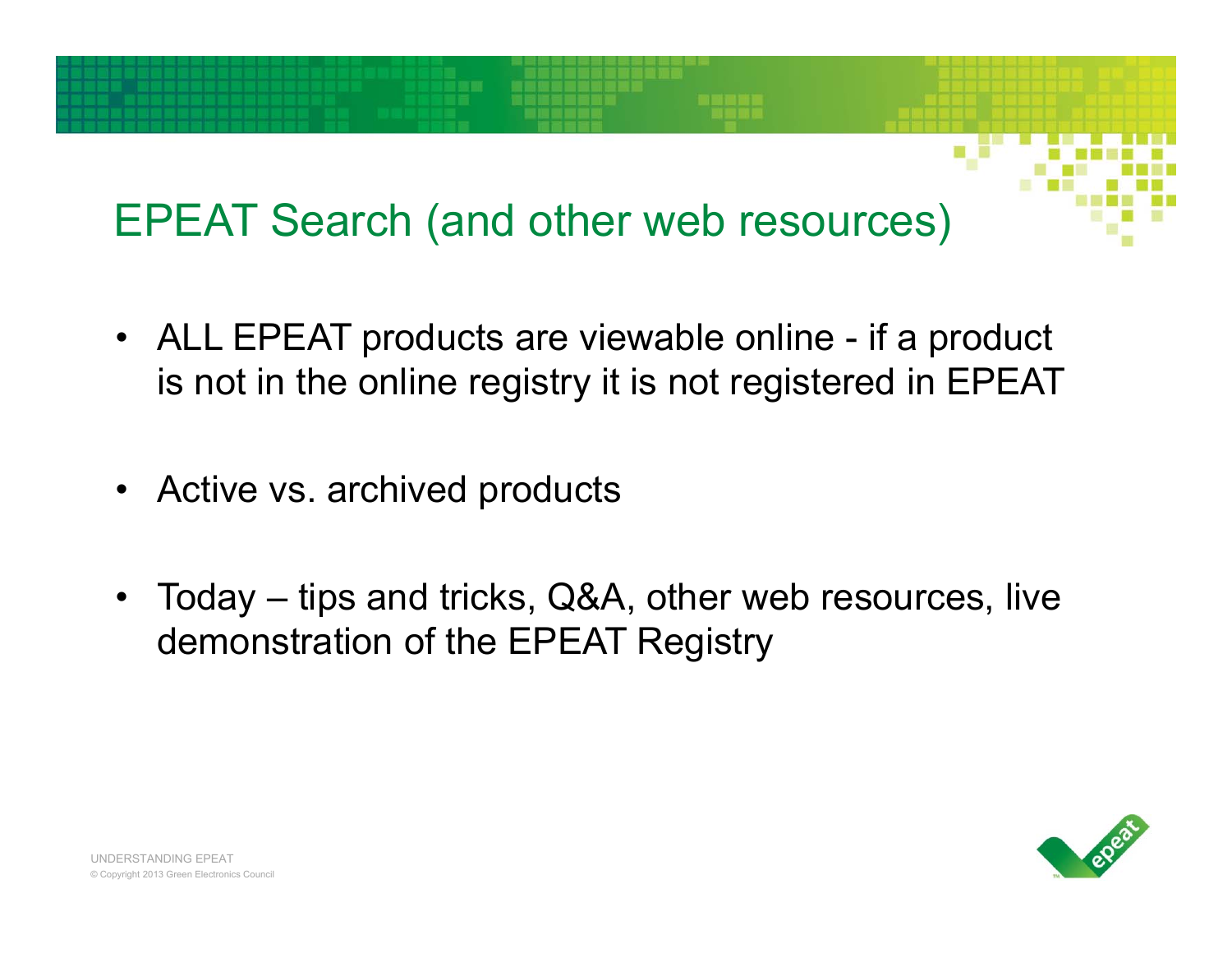### Best information source – your vendors

- Contract requirements for reporting
	- – Customizable model contract language is available under Purchaser Resources at www.epeat.net
	- –Require vendors to provide regular reporting
	- Enables benefits calculation with EEBC
- EPEAT registration is by model need to map down to configured product (esp. computers)

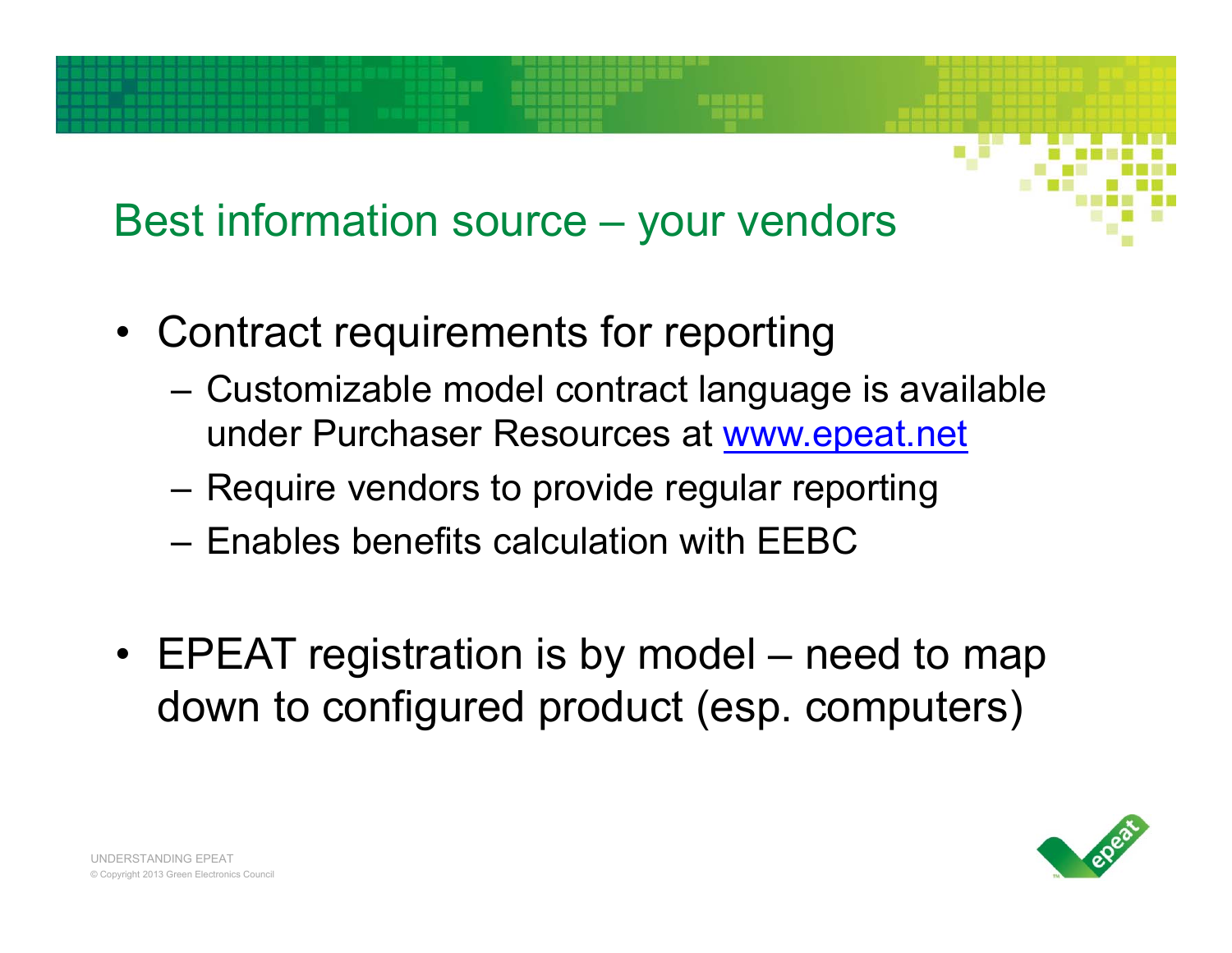### Starting your search

- "Search the registry"
- Select product type and country of purchase (US)
- • Quick search box – numbers are 'live' – fast look at a given product category/rating tier
- Search by Manufacturer and Country quick route to a specific manufacturer's products
- Full search for detailed investigation many parameters

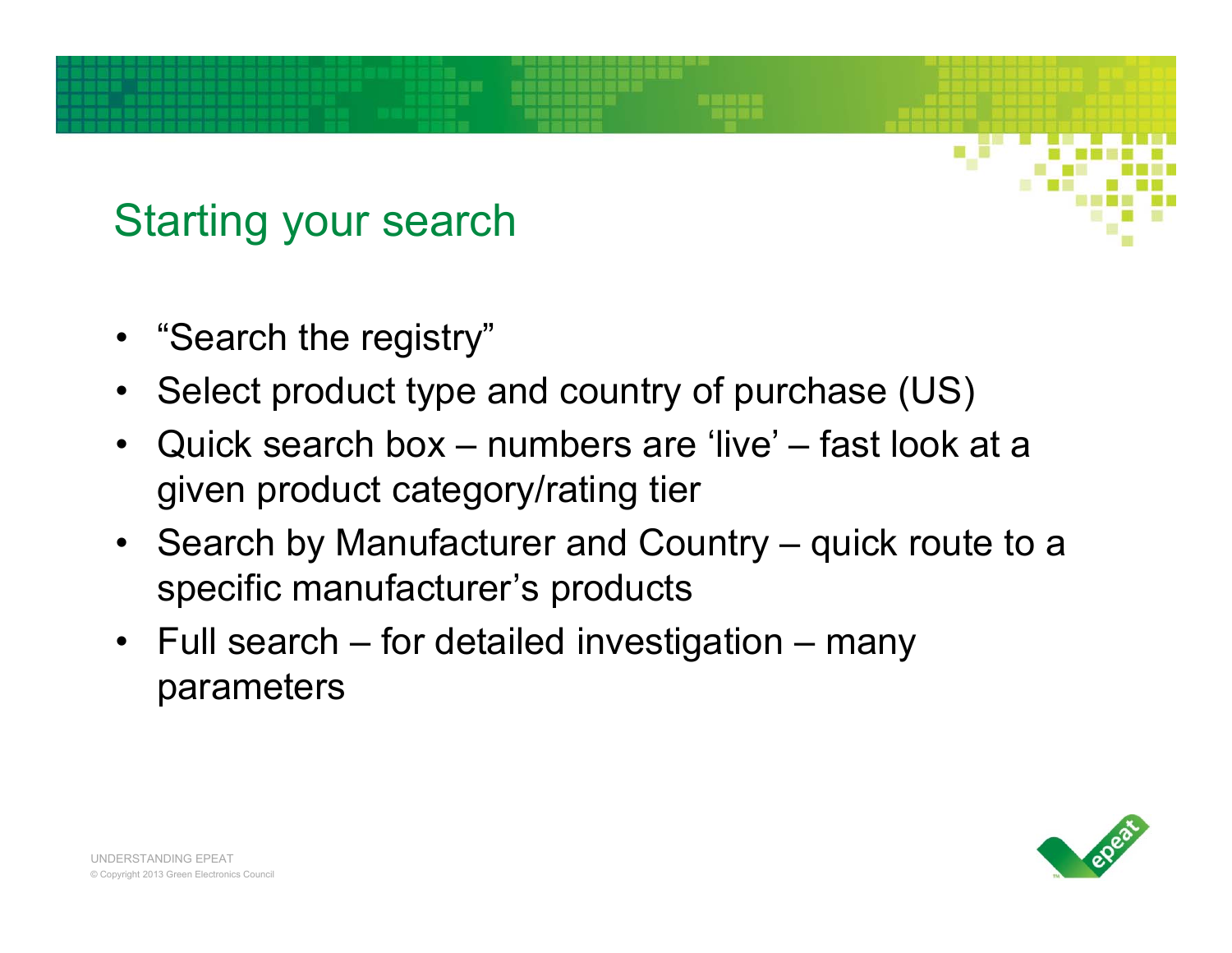

- Can research by product type, manufacturer, rating tier, criteria
- Comparisons of these items based on many different options
- Tips for successful search:
	- – Start small – don't select too many aspects or the search is very slow
	- – Start short – use a minimal version of the product name and filter your results to find the one you want

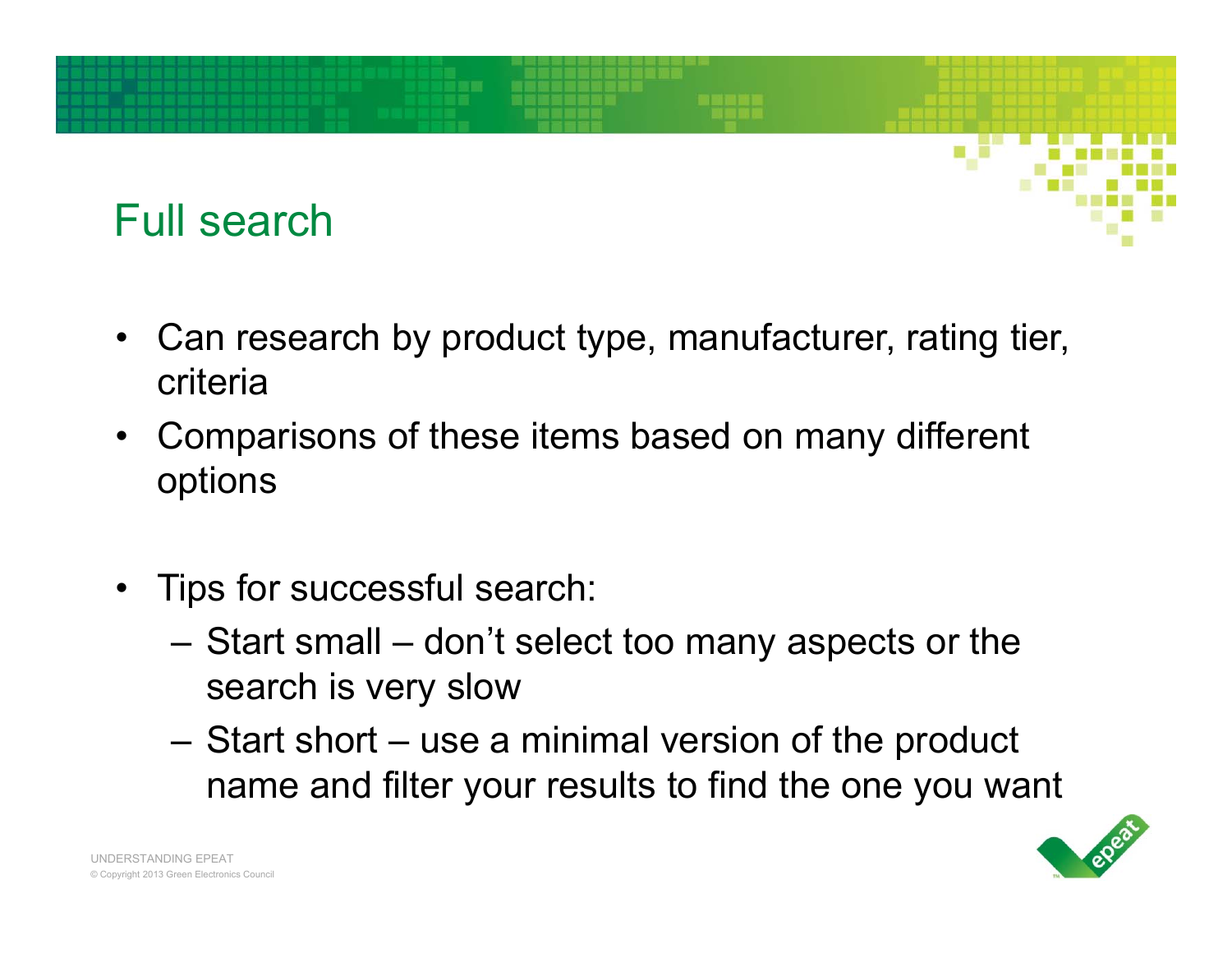# Questions?

epear

v

n di prim